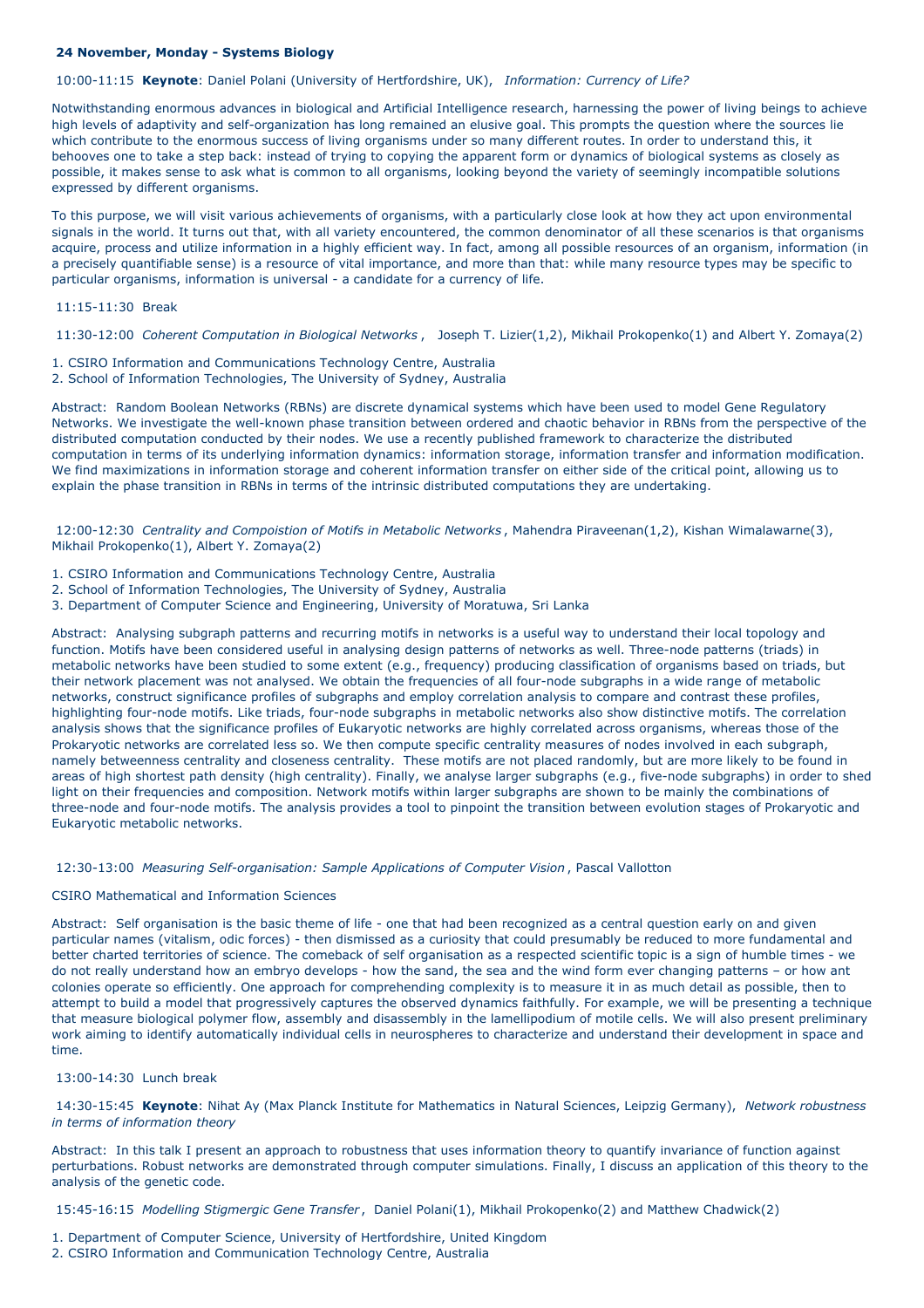Abstract: We consider an information-theoretic model studying the conditions when a separation between the dynamics of a "protocell" and its proto-symbolic representation becomes beneficial in terms of preserving the proto-cell's information in a noisy environment. In particular, we are interested in understanding the behaviour at the "error threshold" level which, in our case, turns out to be a whole "error interval". We separate the phenomena into a "waste" and a "loss" component; the "waste" measures "packaging" information which envelops the proto-cell's information, but itself does not contain any information of interest, the "loss" measures how much of the proto-symbolically encoded information is actually lost. We observe that transitions in the waste/loss functions correspond to the boundaries of the "error interval". Secondly, we study whether and how different protocells can share such information via a joint code, even if they have slightly different individual dynamics. Implications for the emergence of biological genetic code are discussed.

16:15-16:45 *Self-organisation and Selection in the Context of Stem Cell Decision Making* , Julianne Halley and David Winkler

CSIRO Molecular and Health Technologies

### 17:00-17:30 GSO Program Committee meeting

## **25 November, Tuesday - Adaptive Hardware and Robotics**

10:00-11:15 **Keynote**: Ralf Der (Max Planck Institute for Mathematics in Natural Sciences, Leipzig Germany), *Guided Selforganization of Autonomous Robot Behavior*

Abstract: The talk starts with a brief review of self-organization in physical systems and asks the question how the selforganization processes can be guided in these systems. Answers are translated to autonomous, embodied robots with many degrees of freedom. It will be argued that a gradient flow on information theoretic measures, predictive information in particular, is a viable scenario for self-organization. We derive on-line learning rules for the maximization of the predictive information and apply them to a number of example systems like artificial snakes, dogs, humanoids and some strange artifacts. These examples show that our learning rules drive these robots to a playful self-exploration of their bodily affordances. Eventually, possible routes for the guidance of these self-organization processes are outlined. Videos and more information on <http://robot.informatik.uni-leipzig.de/research/videos/>.

# 11:15-11:30 Break

11:30-12:00 *Adaptive Control of Distributed Energy Management: A Comparative Study* , Astrid Zeman, Mikhail Prokopenko, Ying Guo and Rongxin Li

### CSIRO Information and Communication Technologies Centre

Abstract: Demand-side management is a technology for managing electricity demand at the point of use. Enabling devices to plan, manage and reduce their electricity consumption can relieve the network during peak demand periods. We look at a reinforcement learning approach to set a quota of electricity consumption for a network of devices. This strategy is compared with homeotaxis - a method which achieves coordination through minimising the persistent time-loop error. These policies are analysed with increasing levels of noise to represent loss of communication or interruption of device operability. Whilst the policy trained using reinforcement learning proves to be most successful in reducing cost, the homeotaxis method is more successful in reducing stress on devices and increasing stability.

12:00-12:30 *Agent-Based Algorithms for Optical Fibre Sensing Networks*, N. Hoschke et al.

### CSIRO Materials Science and Engineering, Australia

Abstract: Structural health monitoring in aerospace vehicles is an application to which a multi-agent system is well suited. The advantages of these scalable and highly robust systems are demonstrated in the research done by CSIRO in collaboration with NASA's Dryden Flight Research Center and Langley Research Center. A hardware concept demonstrator has been developed which shows how fixed and robotic sensing agents can self-organise and respond to impact damage. This paper will report on the development of agent-based algorithms that enable the integration of a fibre-optic sensing network for thermal sensing with an impact-detection system.

The goal is to efficiently combine the impact detection system based on piezoelectric sensors with a thermal monitoring system based on fibre-optic Bragg grating sensors. A small number of piezoelectric sensors connected to each sensing agent enables the impact to be detected and its location determined. Once an impact, and therefore potential damage to the thermal protection layer, has been detected, the thermal properties of the thermal protection system in the vicinity of the impact must be measured. This is done by directing a source of thermal energy (which may be the sun) at the outer surface, and measuring the resulting spatial temperature distribution at the inner surface. An anomalous temperature distribution in the region of the impact may indicate that the thermal protection system has been compromised.

The advantage of using optical fibres for thermal monitoring is that thousands of sensors can be used on a single fibre, thus providing high spatial resolution of temperatures. However, this concept is not consistent with the robust properties of a multi-agent system, as a break in the fibre may render many of the sensors useless. To overcome this drawback, a network of optical fibre segments which may be switched by the sensing agents is proposed. This approach will require the agent algorithms to connect the fibre segments to form a continuous path from the probing laser to a point of interest in the structure, such as near an impact location. It is desirable that this system be capable of both checking the integrity of optic links and also forming paths that avoid broken links.

The gradient-based algorithms that have been used to guide robotic agents in our earlier work may be modified to connect the optical fibres in the proposed network. This paper will discuss the development of simulation representations and the agent algorithms, and the difficulties caused by different geometries.

12:30-13:00 Deploying Large-scale Autonomous Systems, M. Bruenig et al.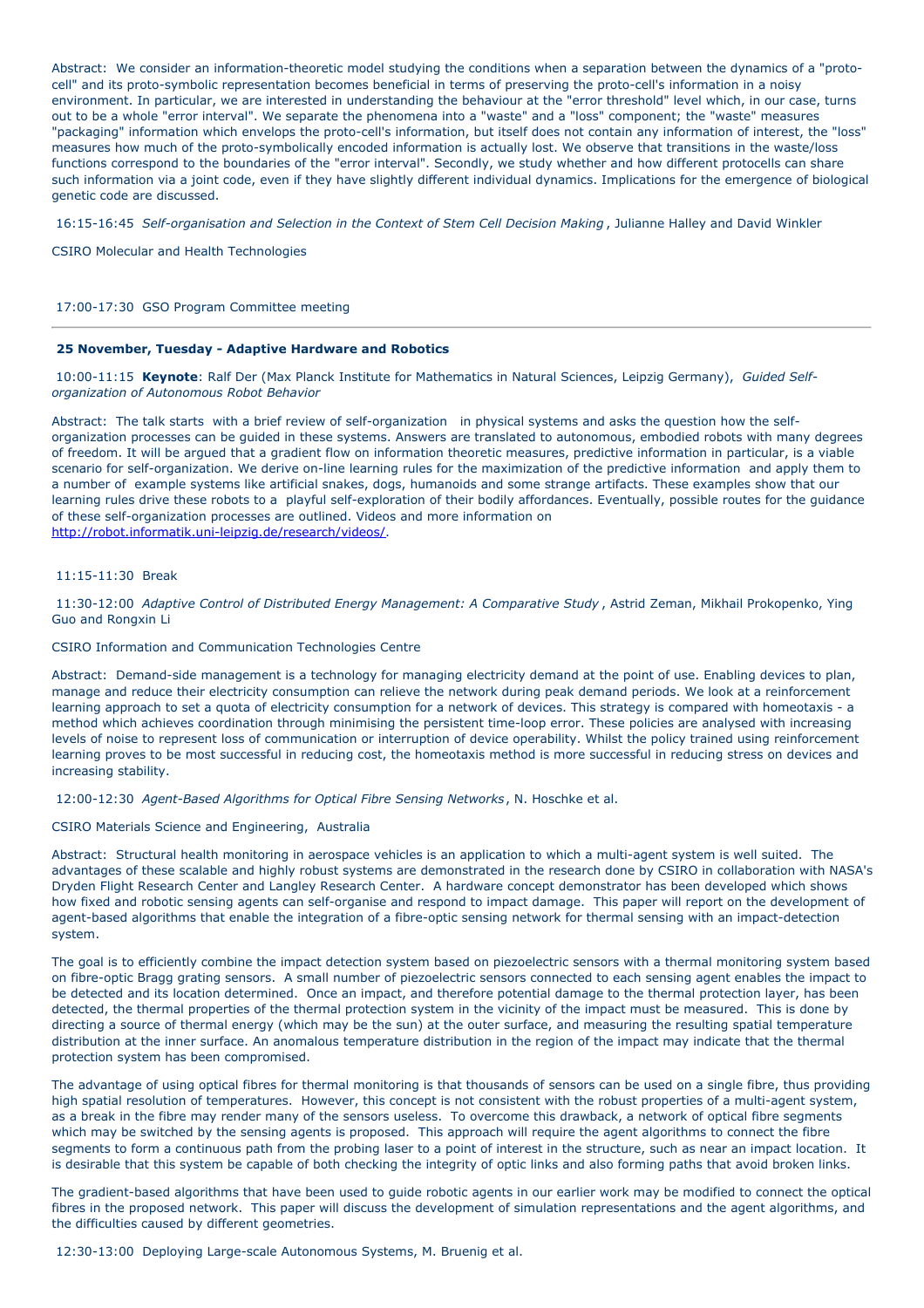CSIRO Information and Communication Technologies Centre, Australia

Abstract: The Autonomous Systems Laboratory, in the CSIRO ICT Centre, is Australia's leading laboratory in the areas of field robotics, sensor network technology, and adaptive systems. With nearly 50 researchers and 20 students and visitors it is recognised for scientific contributions, and their application to domains such as mining, energy and the environment. The talk will provide an overview of achievements of the Laboratory, including landmark results in robotic excavation, award-winning vision-based underwater vehicles, and adaptive control of electrical systems.

### 13:00-14:30 Lunch break

14:30-15:45 **Keynote**: Ivan Tanev (Doshisha University, Kyoto, Japan), *Coevolution of Morphology of Active Sensing and Locomotion*

Wheelless, limbless snake-like robots (Snakebots) feature potential robustness characteristics beyond the capabilities of most wheeled and legged vehicles, e.g., ability to traverse challenging terrain that would pose problems for traditional wheeled or legged robots, and insignificant performance degradation when partial damage is inflicted. Some useful features of Snakebots include smaller size of the cross-sectional areas, stability, ability to operate in difficult terrain, good traction, high redundancy, and complete sealing of the internal mechanisms. However, compared to the wheeled and legged vehicles, snake-like robots feature (i) smaller payload, (ii) more difficult control of locomotion gaits and (iii) inferior speed characteristics. Focusing on the latter two drawbacks, in this talk I intend to address the following challenge: how to automatically develop the control sequences of actuators of realistically simulated Snakebots, which, incorporating the sensors' information is able to achieve fast speed of locomotion in confined, challenging environments.

I will elaborate on the approach of automated co-evolution of (i) the optimal values of attributes (orientation, range and timing of activation of sensors) of active sensing and (ii) the control of locomotion gaits that result in a fast speed of locomotion in a confined environment. I will illustrate the emergence of several wall-following navigation strategies of the fast sidewinding Snakebots. Especially, I will focus on the contactless wall-following navigation, accomplished by means of differential steering, facilitated by the evolutionary defined control sequences incorporating the readings of evolutionary optimized sensors.

15:45-16:15 *In situ Genetic Programming* , Philip Valencia

CSIRO Information and Communication Technologies Centre, Australia

Abstract: This research conjectures that agents within a complex real world environment can perform genetic evolution of logic to yield desirable and adaptive collective system behaviours. Devising logic for human-designed complex systems is typically performed off-line and biased by human intuition and simulation accuracy. Arguably it is easier for the designer to specify a 'solution fitness' and allow an in situ evolution of logic. While the evolution of collective

behaviour, or system self organisation, may not have an acceptable time frame, it may be possible to seed the logic to achieve an immediate acceptable performance while allowing exploration of logic in periods when performance is not essential.

16:15-16:45 Market-based Coordination for Field Robots, Robert Zlot

CSIRO Information and Communication Technologies Centre, Australia

Abstract: Robotics technology has matured to a point where it is becoming increasingly viable to deploy robots in the field for complex industrial and scientific tasks in unstructured environments. The use of autonomous robots promises improvements in efficiency, safety, reliability, and a reduction in production costs. Autonomous vehicles have been successfully demonstrated and utilized in mines, farms, processing plants, factories, for urban driving, and for scientific exploration. For many applications, teams of robots offer further benefits in terms of robustness, adaptability, and parallelization. However, the use of multiple robots also introduces other challenges with respect to system complexity and scalability.

In this presentation, I will discuss the "market-based" approach, in which the team of robots is modeled as a set of intelligent agents that coordinate through an artificial financial market. Market-based coordination is modeled after trading systems developed by human societies over thousands of years to deal with problems of scarcity and efficiency, analogous to conditions present in multirobot systems. The concept was first introduced for software agents in the 1970's, and has more recently been applied to robotic systems. In the past decade, this approach has been gaining popularity and has been applied to heterogeneous teams of land, sea, and air vehicles.

A key property of a market-based system is that each robot is capable of locally determining the cost or utility of each task or resource in the system, and that a mechanism is able to transform local prices into a global metric to produce an efficient outcome. The most common manifestation of the market-based approach is the implementation of task allocation through auctions. Individual robots estimate the costs of performing various tasks, and those with the lowest costs are deemed to be best-suited to execute them, and therefore win the associated auction. The role of auctioneer and bidder can be taken on dynamically, leading to a fully distributed system. However, the market-based approach can also allow for the opportunistic inclusion of centralized planning among subteams when resources are available. Therefore, the market can be thought of as a hybrid control scheme.

In this talk, I will introduce some of the central concepts in market-based coordination and auction-based task allocation, and discuss the practicality of the approach for current field robotics applications.

19:00 Dinner

## **26 November, Wednesday - Complex Systems and Networks**

10:00-11:15 **Keynote**: Nihat Ay (Max Planck Institute for Mathematics in Natural Sciences, Leipzig Germany), *An informationgeometric approach to complexity*

Abstract: `The whole is more than the sum of its parts.' This famous quote from Aristotle refers to a property of complex systems that is commonly assumed to be fundamental. However, only a few attempts have been made towards its formalization. This talk reviews work on an information-geometric approach to this end and relates it to various well-known other notions of complexity. Applied to the temporal domain of stochastic processes, it provides a link to transfer entropy and directed information which intend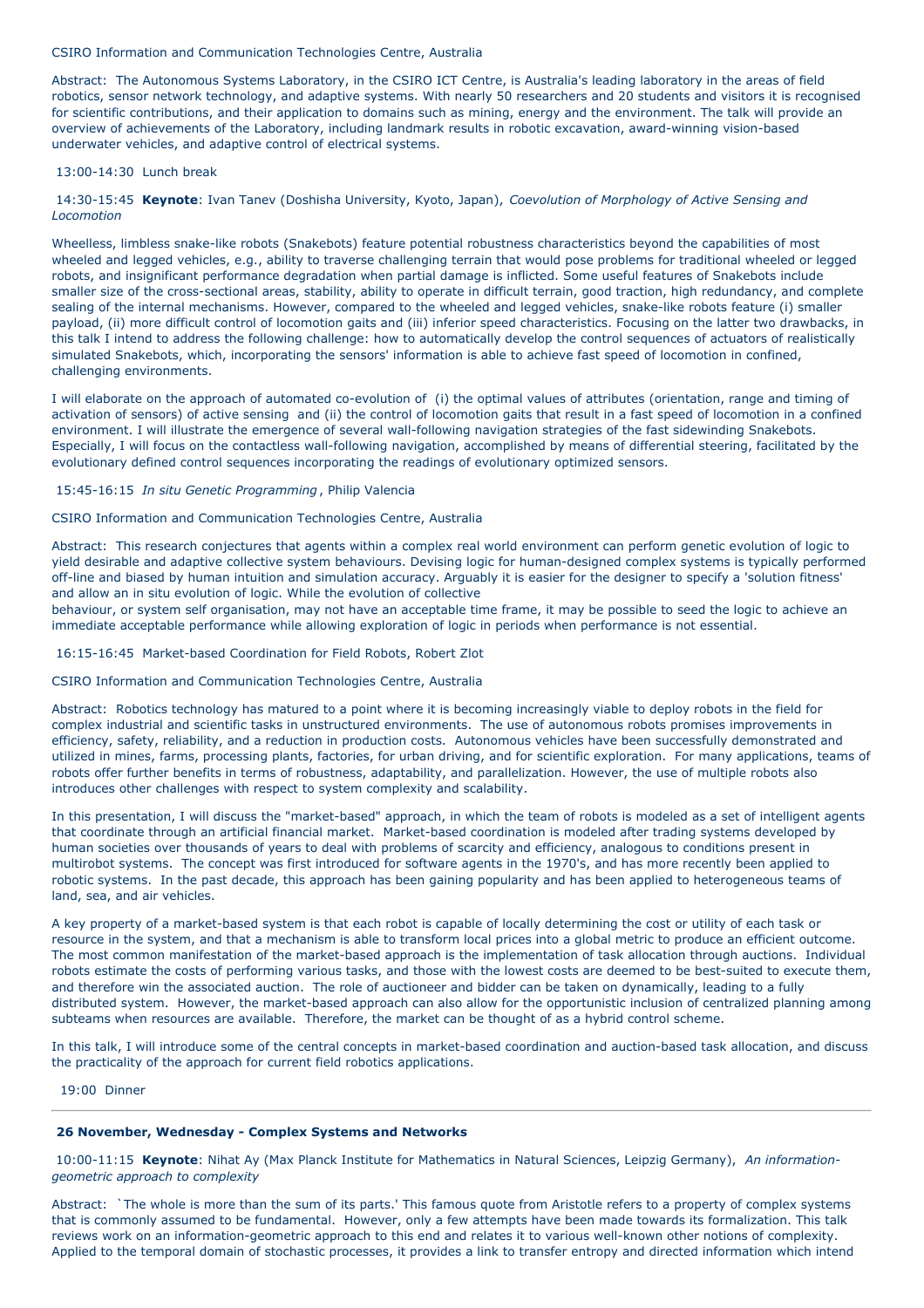to capture the causal structure of a system. This link also highlights the important role of causality within complex systems research.

#### 11:15-11:30 Break

11:30-12:00 *Optimising Sensor Layouts for Direct Measurement of Discrete Variables* , X. Rosalind Wang(1), George Matthews(1,2), Don Price(3), Mikhail Prokopenko(1)

- 1. CSIRO Information and Communication Technologies Centre, Australia
- 2. Australian Centre for Field Robotics, The University of Sydney, Australia
- 3. CSIRO Materials Science and Engineering, Australia

Abstract: Optimal sensor layout is attained by placing a limited number of sensors in an area such that the cost of the placement is minimised while the value of the obtained information is maximised. In this paper, we first introduce a criterion that maximises the value, or expected benefit, of using a sensor subset for a given sensor model relative to the environment. Defining the value allows us to represent the sensor layout problem as an entropy optimisation problem. We contrast this criterion with other well-known criteria. Finally, we compare the various criteria for optimal sensor layout using data from an existing wireless sensor network. This is achieved by firstly learning a spatial model of the environment using a Bayesian Network, then predicting the expected sensor data in the rest of the space, and lastly verifying the results with the ground truth.

12:00-12:30 *Local Assortativeness in Scale-free Networks* , Mahendra Piraveenan(1,2), Mikhail Prokopenko(1) and Albert Y. Zomaya(2)

- 1. CSIRO Information and Communications Technology Centre, Australia
- 2. School of Information Technologies, The University of Sydney, Australia

Abstract: The level of assortative mixing of nodes in real-world networks gives important insights about the networks design and functionality, and has been analyzed in detail. However, this network-level measure conveys insufficient information about the locallevel structure and motifs present in networks. We introduce a measure of local assortativeness that quantifies the level of assortative mixing for individual nodes in the context of the overall network. We show that such a measure, together with the resultant local assortativeness distributions for the network, is useful in analyzing network's robustness against targeted attacks. We also study local assortativeness in real-world networks, identifying different phases of network growth, showing that biological and social networks display markedly different local assortativeness distributions to technological networks, and discussing the implications to network design.

12:30-13:00 *The influence of Real-world Environments on P2P Services: Constraints or Opportunities?* , Elth Ogston and Stephen A. Jarvis

# Warwick University, UK

Abstract: A number of services form building blocks for accomplishing coordinated global functionality in peer-to-peer systems. Lowlevel services implement basic components such as node sampling, multicasting, failure detection, time synchronization, and system size estimation. Such services provide nodes with basic information about the system in which they are participating. Node sampling, for instance, informs nodes of the existence of other active nodes. These low-level components can be used to create higher-level services that build, maintain and adapt basic overlay structures.

The behavior of many peer-to-peer services have been well characterized theoretically, but is less well understood in real-world environments. In ideal theoretical peer-to-peer systems nodes are entirely equal and are able communicate with any of their peers. In actual systems nodes can have have widely varying resource capacities and a variety of factors, such as bandwidth and latency considerations, but also firewalls and network address translators, can restrict communications. High-level services rely on lower level services. This means that factors that have a small influence on the behavior of a protocol implementing a fundamental service can have a large impact on the overall performance of a complex peer-to-peer system.

In this work we examine how a real-world environment can alter the properties of a node-sampling protocol and explore the consequences of these alterations when using the sampling protocol to create a tree structure. A node sampling service is a degenerate form of directory, which instead of giving the address of a requested node, simply returns the address of a randomly selected node. If samples follow a uniform random distribution sampling can be used to create random networks that are known to have a low diameter, to make statistical estimates such as of the size of the system, and to allocate tasks in a way that is likely to balance load between nodes. In a non-ideal environment communication restrictions can result in samples that are weighted towards nearby nodes, while differences in node resources can weight samples towards more active nodes. There are two possible responses to these situations: either design protocols that account for and correct these effects or incorporate the expected sample distribution into the design of higher level services. We consider the problem of creating a tree using a random multicast protocol built on top of a sampling service. We study how changes in sample distribution changes the shape of this tree, and investigate when these changes should be avoided and when they can be beneficial.

# 13:00-14:30 Lunch break

14:30-15:45 **Keynote**: Larry Yaeger (Indiana University), *Passive and Driven trends in the Evolution of Complexity*

Abstract: The nature and source of evolutionary trends in complexity is difficult to assess from the fossil record, and the driven vs. passive nature of such trends has been debated for decades. There are also questions about how effectively artificial life software can evolve increasing levels of complexity. We extend our previous work demonstrating an evolutionary increase in an information theoretic measure of neural complexity in an artificial life system (Polyworld), and introduce a new technique for distinguishing driven from passive trends in complexity. Our experiments show that evolution can and does select for complexity increases in a driven fashion, in some circumstances, but under other conditions it can also select for complexity stability. It is suggested that the evolution of complexity is entirely driven—just not in a single direction—at the scale of species. This leaves open the question of evolutionary trends at larger scales.

15:45-16:15 *Self-organizing Networks where Fitness is Determined by Synchronization Properties* , Marcus Brede

CSIRO Marine and Atmospheric Research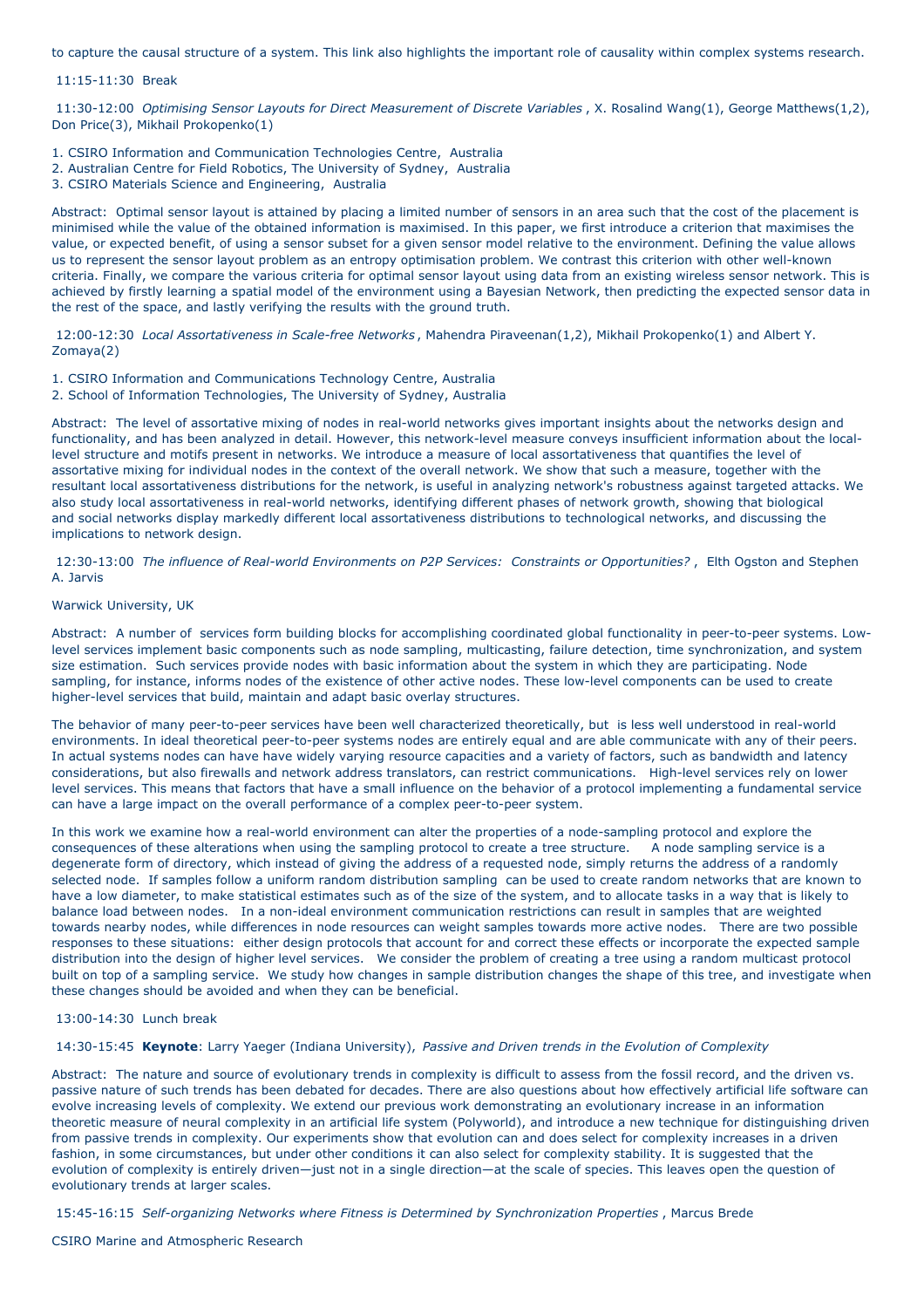Abstract: In this talk we investigate a simple procedure for self-organizing networks towards enhanced synchronizabilities. More precisely, we consider a system comprised of Kuramoto oscillators with different native frequency that are coupled via a network. This problem describes a prototypical situation, which is found in many complex systems in nature and technology: rhythms in the brain, pacemaker cells in the heart, power- sensor and communication systems are only some examples.

Assuming that the fitness of the system is related to the degree of synchronization, we explore simple evolution rules imposing various constraints (binary undirected links, binary directed links, weighted directed links). We also study whether a system with limited local information can reach the global optimum.

16:15-16:45 *Coordination and performances in communities of competing agents* , Fabio Boschetti and Markus Brede

CSIRO Marine and Atmospheric Research

Within a game-theoretical framework, we analyse four scenarios arising from the interaction of agents competing for limited resources: resource depletion resulting from local, greedy strategies ("tragedy of the commons"), resource waste due to agents imposing increasing constraints on competitors' behaviour ("tragedy of the anticommons"), crowd following ("majority wins") and competition for niches ("minority wins"). We show that these scenarios are extremes of a continuous resource exploitation problem and that complex and counter-intuitive behaviours are found at the transitions between "pure" scenarios. We discuss the likely community behaviours under centralised vs distributed decision making, the effect of private cost functions on global behaviour, the role of local information in the choice of private optimal strategy in a mixed-strategy setting and the inherent trade-off between optimally and resilience arising in several such settings. The results have relevance to applications ranging from the design of artificial multi-agent systems to the management of natural renewable resources.

# **27 November, Thursday - Computational Neuroscience**

10:00-11:15 **Keynote**: Michael Breakspear (The University of New South Wales), *Non-Gaussian Statistics of Spontaneous Cortical Activity*

Abstract: It is widely assumed that the brain is a complex system par-excellence and should hence exhibit all the hallmarks of a self organising system, such as nonlinearity, coherency and non-diffusivity. Surprisingly, at least at the very large-scale of neocortical dynamics, there is actually little empirical evidence to support this, and hence most computational and methodological frameworks have proceeded quite adequately from a purely linear/diffusive perspective. In this talk, I will review some recent evidence that shows that whilst these simple assumptions hold true at some temporal scales, there is strong evidence for bistability and super-diffusivity in key brain rhythms. Bistability is manifest as non-classic bursting between high and low coherent modes in the alpha rhythm, whereas the beta rhythm exhibits irregular extremal amplitude events due to super-diffusivity. Whilst there is a good conceptual framework for understanding bistability in cortical dynamics, the implications of the extremal events challenges existing computational tools.

## 11:15-11:30 Break

11:30-12:00 *Modelling Dynamically Driven Rewiring of Structural Brain Connectivity* , Mikail Rubinov(1), Olaf Sporns(2), Cees van Leeuwen(3), Michael Breakspear(1)

1. School of Psychiatry, University of New South Wales, Sydney, Australia

- 2. Department of Psychological and Brain Sciences, Indiana University, Bloomington, USA
- 3. Laboratory for Perceptual Dynamics, RIKEN Brain Science Institute, Saitama, Japan

Abstract: The nature and origin of complex structural and functional brain connectivity represents an intriguing research endeavour. There clearly exists an interdependent structural-functional relationship - neuronal activity is supported by the underlying structural connectivity, while gradually reshaping the structure through processes such as activity-dependent synaptic plasticity. Here, we employ nonlinear dynamical and graph theoretical analyses to explore the organizing principles of this interdependent relationship, hence testing the hypothesis that much of the observed complexity in the mature brain could arise through an interplay between structure and dynamics, without the need for an explicit wiring code.

We consider a model in which complex structural connectivity generates large-scale spontaneous neuronal activity, and is iteratively reshaped towards the resulting functional connectivity patterns, in an unsupervised fashion (hence mimicking activity-dependent plasticity). We find that random structural connectivity is able to generate ordered functional patterns; by gradually rewiring towards these patterns, structural networks acquire a robust, cortical-like, "modular small-world" topology. In spite of the ordered functional connectivity, structural networks remain globally interconnected - and therefore small-world - due to the presence of highly participating, inter-modular hub nodes. The noisy dynamics of these hubs enable them to persist, despite their participation in ongoing rewiring. Our findings outline a theoretical mechanism for self-organization driven by emergent dynamics; similar processes could take place in the developing brain.

## 12:00-12:30 *Distributed Dynamical Computation in Neural Circuits* , Pulin Gong

# School of Physics, University of Sydney

Abstract: Spatiotemporally organized, propagating activity patterns of intriguing complexity are pervasive in spontaneous and evoked electrical activity of the brain. We present a theoretical model of a circuit of spiking neurons that generates dynamical activity patterns of similar complexity. We demonstrate how these patterns are capable of processing information. As self-sustained objects, moving coherent patterns signal information by propagating across the neural circuit in time. Computation occurs when these emergent patterns interact with each other. The ongoing behavior of these patterns naturally embodies both distributed, parallel computation and cascaded operations, enabling the system to work in an inherently flexible and efficient way. These results lead us to propose that propagating coherent activity patterns are the underlying primitives with which neural circuits carry out distributed dynamical computation.

12:30-13:00 *Towards Self-organised Optimisation in Reservoir Computing* , Joschka Boedecker(1), N. Michael Mayer(1), Oliver Obst(2), Minoru Asada(1)